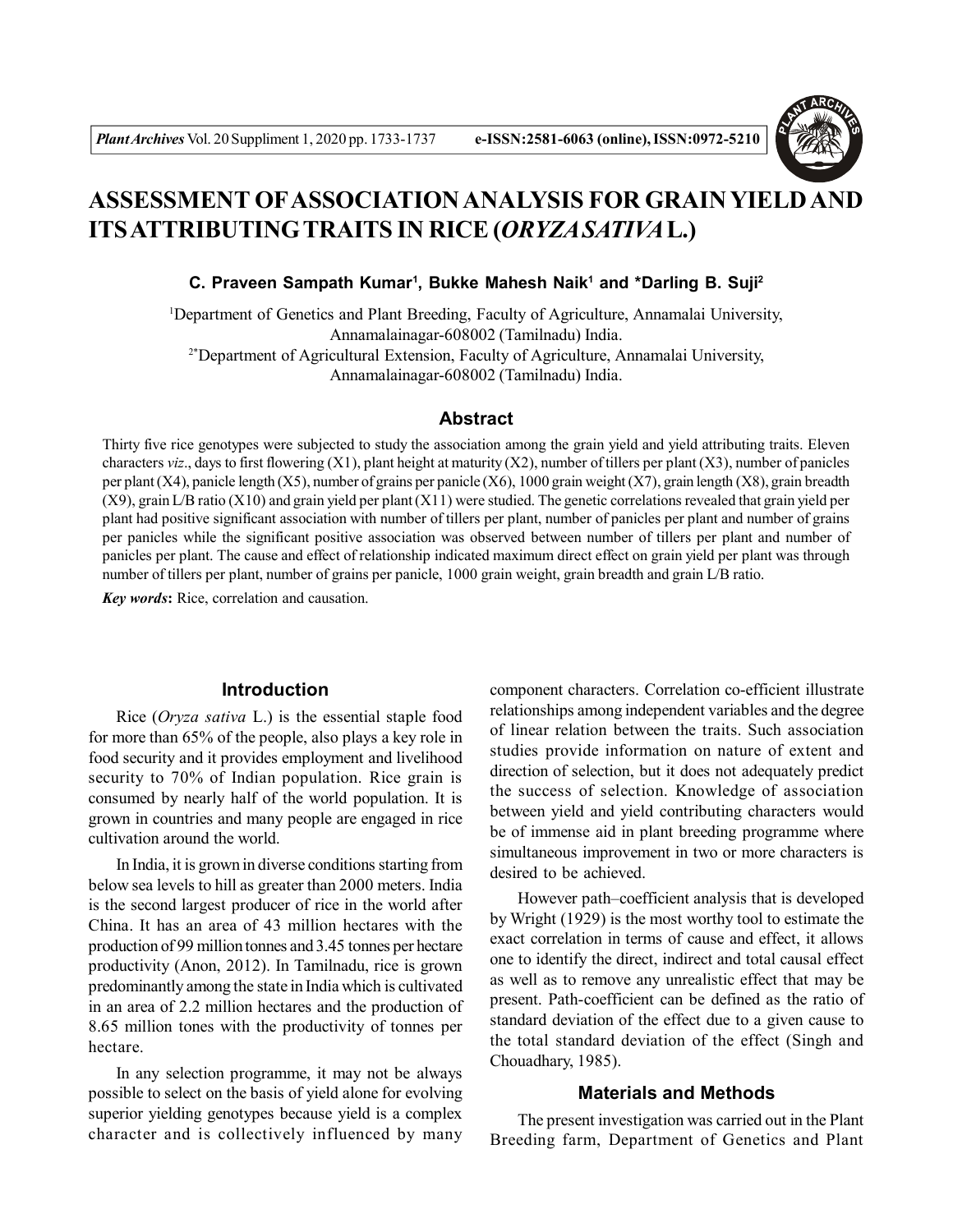| S.              | Name of the       | Origin                                   | Genotype                |
|-----------------|-------------------|------------------------------------------|-------------------------|
| No.             | Genotype          |                                          | Code                    |
| $\mathbf{1}$    | ADT36             | TRRI, TN, India                          | $\overline{Gl}$         |
| $\overline{c}$  | ADT37             | TRRI, TN, India                          | $\overline{C}$          |
| $\overline{3}$  | ADT39             | TRRI, TN, India                          | $\overline{G}$          |
| $\overline{4}$  | ADT41             | TRRI, TN, India                          | G4                      |
| $\overline{5}$  | ADT <sub>42</sub> | TRRI, TN, India                          | $\overline{\mathbb{G}}$ |
| 6               | ADT43             | TRRI, TN, India                          | $\overline{\sigma}$     |
| $\overline{7}$  | ADT <sub>45</sub> | TRRI, TN, India                          | G7                      |
| 8               | ADT46             | TRRI, TN, India                          | $\Omega$                |
| $\overline{9}$  | ADT47             | TRRI, TN, India                          | $\overline{\Theta}$     |
| $\overline{10}$ | ADT <sub>48</sub> | TRRI, TN, India                          | $\overline{G10}$        |
| $\overline{11}$ | ADT <sub>49</sub> | TRRI, TN, India                          | $\overline{G11}$        |
| 12              | ADT 50            | TRRI, TN, India                          | $\overline{GI2}$        |
| $\overline{13}$ | TKM <sub>9</sub>  | RRS, Tirur, TN, India                    | $\overline{G13}$        |
| $\overline{14}$ | PMK <sub>3</sub>  | ARS, Paramkudi, TN, India                | $\overline{Gl4}$        |
| $\overline{15}$ | AD 06207          | TRRI, Aduthurai, TN, India               | $\overline{GI5}$        |
| $\overline{16}$ | TPS <sub>5</sub>  | ARS, Paramkudi, India                    | G16                     |
| $\overline{17}$ | ANNA4             | ARS, Paramkudi, India                    | $\overline{GI7}$        |
| $\overline{18}$ | MDU4              | Agricultural college, Madurai, TN, India | G18                     |
| $\overline{19}$ | <b>NLR 34449</b>  | A.N.G.R.A.U Research station, AP, India  | $\overline{G19}$        |
| $\overline{20}$ | <b>RNR1446</b>    | A.N.G.R.A.U Research station, AP, India  | G20                     |
| $\overline{21}$ | <b>BPT 5204</b>   | Agricultural college, Bapatla, AP, India | $\overline{G21}$        |
| 22              | <b>MTU1001</b>    | A.N.G.R.A.U Research station, AP, India  | G22                     |
| $\overline{23}$ | <b>MTU1010</b>    | A.N.G.R.A.U Research station, AP, India  | $\overline{G23}$        |
| $\overline{24}$ | STBN1             | DRR, Hyderabad, India                    | $\overline{G24}$        |
| $\overline{25}$ | STBN <sub>2</sub> | DRR, Hyderabad, India                    | $\overline{C25}$        |
| 26              | STBN 3            | DRR, Hyderabad, India                    | $\overline{C26}$        |
| 27              | Ranjith           | CRRI, Cuttack, India                     | G27                     |
| $\overline{28}$ | Gayathri          | CRRI, Cuttack, India                     | C28                     |
| $\overline{29}$ | Jaya              | DRR, Hyderabad, India                    | G29                     |
| $\overline{30}$ | $\overline{PY1}$  | RRS, Paiyur, TN, India                   | $\overline{G30}$        |
| $\overline{31}$ | Bora              | Landrace, Assam, India                   | $\overline{G31}$        |
| $\overline{32}$ | Shali             | Landrace, Assam, India                   | G32                     |
| 33              | Porimol           | Landrace, Assam, India                   | G33                     |
| $\overline{34}$ | Sampada           | Landrace, Assam, India                   | G34                     |
| $\overline{35}$ | Chatoki           | Landrace, Assam, India                   | $\overline{G}35$        |

**Table 1:** List of genotypes selected for the study.

Breeding, Faculty of Agriculture, Annamalai University during samba season. The experimental material comprised of 35 rice genotypes collected from various places (Table 1).

Seeds of the thirty five rice genotypes were sown in raised nursery beds. In each genotype, one seeding per hill was transplanted in the main field after 25 days with the spacing of 20 cm between rows and 15 cm between plants in 3m long rows. The experiment was carried out in randomized block design (RBD) with three replications. A uniform population of 10 plants in a row was maintained. Recommended agronomic practices and need based plant protection measures were adopted.

Five randomly selected plants of the each genotype per replication were chosen and labelled for recording observations and the mean of five plants were used for statistical analysis. The data on the following yield and yield components and quality parameters were recorded. The characters *viz.*, days to first flowering  $(X1)$ , plant height at maturity  $(X2)$ , number of tillers per plant (X3), number of panicles per plant  $(X4)$ , panicle length  $(X5)$ , number of grains per panicle (X6), 1000 grain weight (X7), grain length (X8), grain breadth (X9), grain L/B ratio (X10) and grain yield per plant (X11) were studied. The genotypic and phenotypic correlation coefficients were calculated from the mean of the three replications of each genotype by adopting the method suggested by Al-Jibouri *et al*., (1958). Path-coefficient analysis was also done as per the method suggested by Wright (1921) and elaborated by Dewey and Lu (1959).

### **Results and Discussion**

Breeding high yielding varieties in most of the crops needs information on the extent of inter relationship among yield components. The efficiency of selection for yield mainly depends on the direction and magnitude of the association of the components traits with yield. correlation studies which provide estimates of degree of association of grain yield with its components help in planning effective selection strategies Johnson *et al*., (1955) pointed out that characters with no values in themselves and are not normally measured in the selection programme are not worthy of inclusion in the selection scheme. Correlation between yield and yield attributing characters in rice genotypes are

estimated and are presented in table 2. The estimates of phenotypic and genotypic correlations coefficients among the 11 traits are discussed below.

In the present study, correlation analysis indicated that grain yield per plant had exhibited significant positive correlation with number of tillers per plant, number of panicles per plant and number of grains per panicle both at genotypic and phenotypic level. Similar results were reported by Anees salma (2006) for number of panicles per plant and panicle length and Rajamani *et al*., (2004) for plant height at maturity. This indicated that association between these traits could be utilized for increasing grain yield. This corroborates with the findings of Rajamani *et*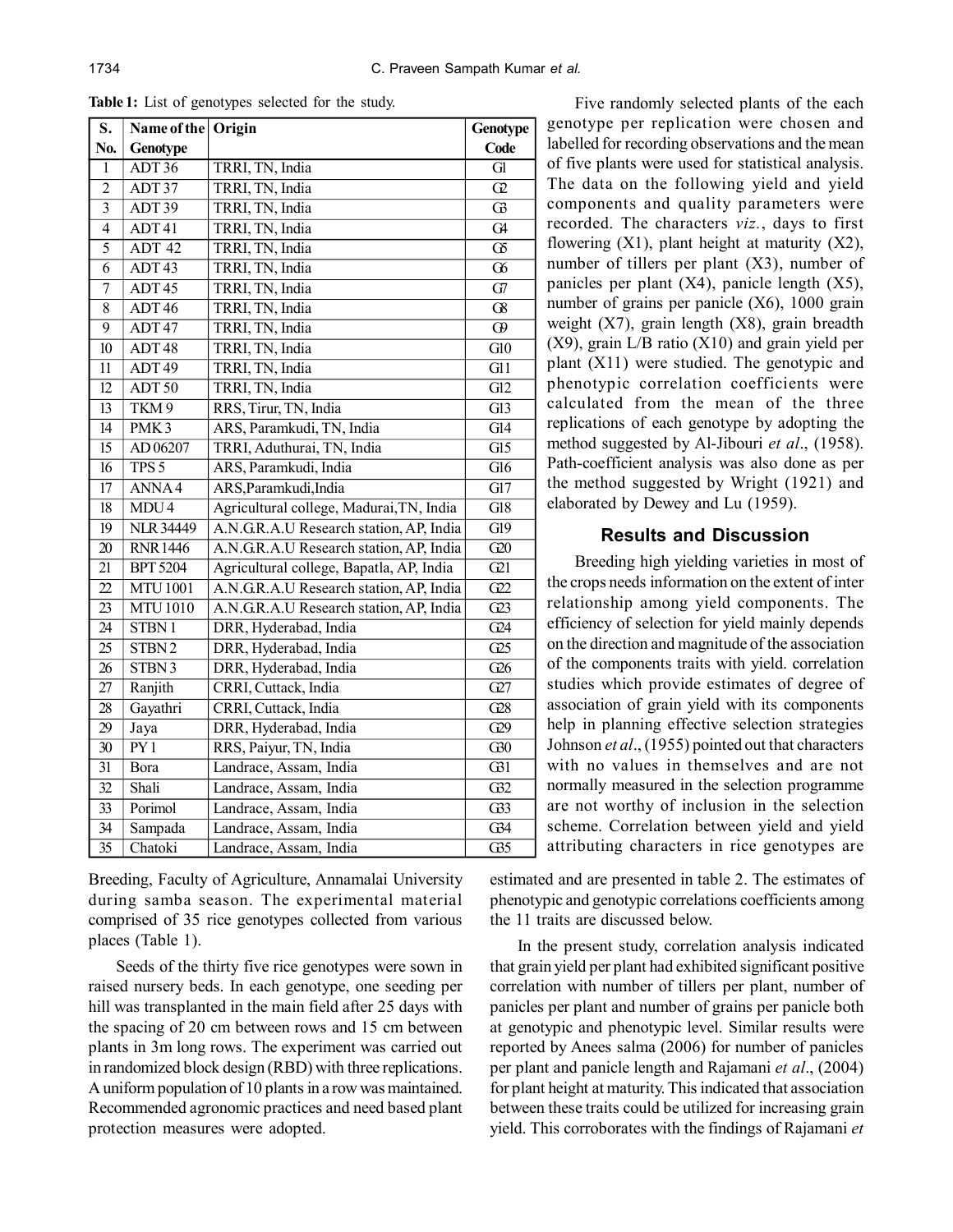| S.                      | <b>Characters</b>   |                         | Days of | Plant |         | Number Number Panicles Number |         |          | 1000    | Grain   | Grain    | Grain     | Grain    |
|-------------------------|---------------------|-------------------------|---------|-------|---------|-------------------------------|---------|----------|---------|---------|----------|-----------|----------|
| No.                     |                     |                         | first   | hight | of      | of                            | length  | of       | grain   | length  | breadth  | L/B       | vield    |
|                         |                     |                         | flower  |       | tillers | panicles                      |         | grain    | weight  |         |          | ratio     | per      |
|                         |                     |                         | $-$ ing |       | per     | per                           |         | per      |         |         |          |           | plant    |
|                         |                     |                         |         |       | plant   | plant                         |         | panicles |         |         |          |           |          |
| 1                       | Days to first       | G                       | 1.00    | 0.05  | 0.26    | 0.23                          | 0.05    | 0.03     | $-0.07$ | 0.13    | 0.11     | $-0.07$   | 0.19     |
|                         | flowering           | $\mathbf{p}$            | 1.00    | 0.01  | 0.15    | 0.11                          | $-0.00$ | 0.02     | $-0.10$ | 0.10    | 0.07     | $-0.04$   | 0.13     |
| $\mathbf{2}$            | <b>Plant height</b> | G                       |         | 1.00  | 0.06    | $-0.01$                       | 0.24    | $-0.13$  | $-0.08$ | $-0.07$ | $-0.10$  | 0.05      | $-0.12$  |
|                         | at maturity         | $\overline{\mathbf{P}}$ |         | 1.00  | 0.05    | $-0.02$                       | 0.19    | $-0.11$  | $-0.06$ | $-0.06$ | $-0.10$  | 0.05      | $-0.12$  |
| 3                       | Number of           | G                       |         |       | 1.00    | $0.98**$                      | $-0.01$ | $-0.09$  | $-0.24$ | $-0.26$ | $-0.29$  | 0.01      | $0.61**$ |
|                         | tillers per plant   | $\mathbf{P}$            |         |       | 1.00    | $0.91**$                      | $-0.01$ | $-0.07$  | $-0.20$ | $-0.22$ | $-0.025$ | 0.02      | $0.58**$ |
| $\overline{\mathbf{4}}$ | Number of panicles  | $\mathbf G$             |         |       |         | 1.00                          | $-0.02$ | $-0.10$  | $-0.18$ | $-0.28$ | $-0.16$  | $-0.09$   | $0.65**$ |
|                         | per plant           | $\overline{\mathbf{P}}$ |         |       |         | 1.00                          | $-0.06$ | $-0.10$  | $-0.15$ | $-0.24$ | $-0.16$  | $-0.05$   | $0.61**$ |
| 5                       | Panicle             | G                       |         |       |         |                               | 1.00    | 0.13     | $-0.12$ | 0.03    | 0.13     | $-0.05$   | 0.03     |
|                         | length              | $\overline{\mathbf{P}}$ |         |       |         |                               | 1.00    | 0.13     | $-0.08$ | 0.02    | 0.13     | $-0.07$   | 0.05     |
| 6                       | Number of grains    | G                       |         |       |         |                               |         | 1.00     | $-0.21$ | 0.02    | $-0.13$  | 0.13      | $0.48**$ |
|                         | per panicle         | $\overline{\mathbf{P}}$ |         |       |         |                               |         | 1.00     | $-0.21$ | 0.02    | $-0.12$  | 0.12      | $0.44**$ |
| $\overline{7}$          | 1000 grain          | G                       |         |       |         |                               |         |          | 1.00    | 0.04    | $0.37*$  | $-0.23$   | 0.21     |
|                         | weight              | $\overline{\mathbf{P}}$ |         |       |         |                               |         |          | 1.00    | 0.04    | $0.35*$  | $-0.21$   | 0.21     |
| 8                       | Grain               | G                       |         |       |         |                               |         |          |         | 1.00    | 0.07     | $0.57**$  | $-0.16$  |
|                         | length              | $\overline{\mathbf{P}}$ |         |       |         |                               |         |          |         | 1.00    | 0.07     | $0.56**$  | $-0.16$  |
| 9                       | Grain               | G                       |         |       |         |                               |         |          |         |         | 1.00     | $-0.75**$ | 0.01     |
|                         | breadth             | $\overline{\mathbf{P}}$ |         |       |         |                               |         |          |         |         | 1.00     | $-0.75**$ | 0.01     |
| 10                      | Grain               | G                       |         |       |         |                               |         |          |         |         |          | 1.00      | $-0.12$  |
|                         | L/B ratio           | $\overline{\mathbf{P}}$ |         |       |         |                               |         |          |         |         |          | 1.00      | $-0.12$  |
| 11                      | <b>Grain yield</b>  | G                       |         |       |         |                               |         |          |         |         |          |           | 1.00     |
|                         | per plant           | $\overline{\mathbf{P}}$ |         |       |         |                               |         |          |         |         |          |           | 1.00     |

**Table 2:** Genotypic and phenotypic correlation analysis for eleven characters in 35 rice genotypes

\*Significant at 5 per cent level \*\*Significant at 1 per cent level G : Genotypic P : Phenotypic

*al.,* (2004). Thus suggesting that selection pressure applied for increasing the characters will eventually increase the grain yield per plant.

The significant positive association was observed between number of tillers per plant and number of panicles per plant. This is akin to the earlier reports of Latha *et al*., (2003) and Raju *et al*., (2003). 1000 grain weight had significant positive association with grain breadth (Chakraborty *et al*., 2001), while grain length and grain breadth had significant positive association with grain L/B ratio at both genotypic and phenotypic levels.

However, association of yield and its components alone are not adequate in any selection programme. The interrelationship among the individual character may ultimate influence the yield. These results are in conformity with the findings of Raju *et al*., (2001) for plant height at maturity, Ganapathy *et al*., (2006) for number of panicles per plant, Malarvizhi *et al*., (2006) and Saravanan and Sabesan (2009) for panicle length with grain yield per plant.

The correlation coefficients alone are insufficient to explain the relationship for effective manipulation of the characters, but path analysis furnishes a method for partitioning the correlation coefficient into direct and indirect effect and measures the relative importance of the casual factor involved. The direct and indirect contribution of various characters on grain yield in rice genotypes are measured and are presented in table 3. The results of such analysis are discussed below.

The estimated residual was 0.1519. This indicated that all characters studied was amply controls free expression of grain yield in rice. Among the yield component character number of tillers per plant recorded very high positive direct effect on grain yield per plant. Similar results were reported by Kavitha and Sree Rama Reddi (2001) and Raju *et al*., (2003). With the exception of days to first flowering, plant height at maturity, number of panicles per plant, panicle length and grain length all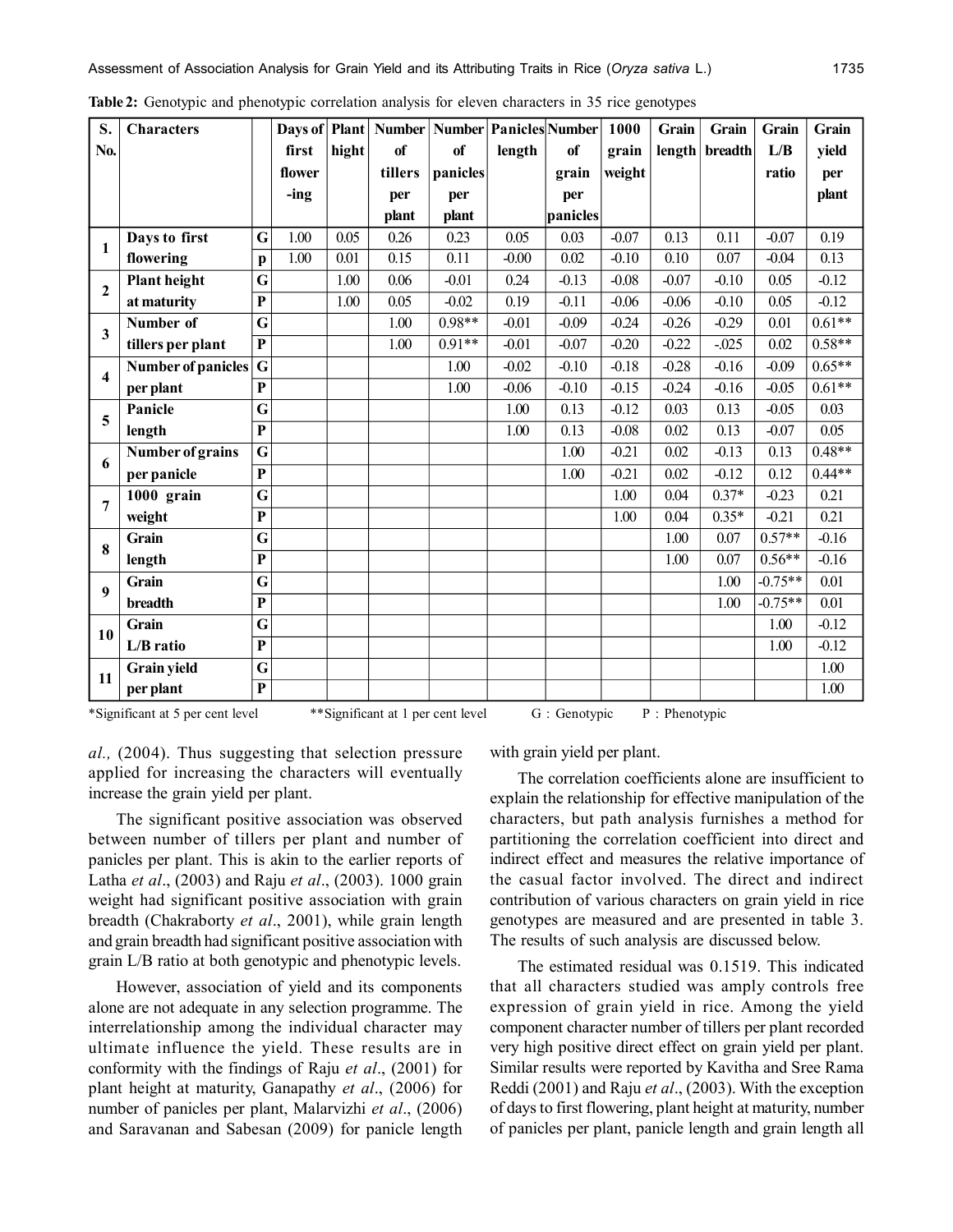**Table 3:** Path coefficient analysis showing direct and indirect effects of yield attributing characters on grain yield per plant in rice genotypes

| S.           | <b>Characters</b>    | Days of   | <b>Plant</b> | <b>Number</b> | <b>Number</b> | Panicles Number |           | 1000      | Grain     | Grain     | Grain     | Grain    |
|--------------|----------------------|-----------|--------------|---------------|---------------|-----------------|-----------|-----------|-----------|-----------|-----------|----------|
| No.          |                      | first     | hight        | of            | of            | length          | of        | grain     | length    | breadth   | L/B       | yield    |
|              |                      | flower    |              | tillers       | panicles      |                 | grain     | weight    |           |           | ratio     | per      |
|              |                      | -ing      |              | per           | per           |                 | per       |           |           |           |           | plant    |
|              |                      |           |              | plant         | plant         |                 | panicles  |           |           |           |           |          |
| 1            | Days to first        | $-0.0333$ | $-0.0022$    | 0.2865        | $-0.0451$     | $-0.0005$       | 0.0203    | $-0.0363$ | $-0.0246$ | 0.0516    | $-0.0231$ | 0.193    |
|              | flowering            |           |              |               |               |                 |           |           |           |           |           |          |
| $\mathbf{2}$ | <b>Plant height</b>  | $-0.0017$ | $-0.0431$    | 0.0664        | 0.0024        | $-0.0022$       | $-0.0897$ | $-0.0399$ | 0.0127    | $-0.0482$ | 0.0163    | $-0.127$ |
|              | at maturity          |           |              |               |               |                 |           |           |           |           |           |          |
| 3            | Number of            | $-0.0088$ | $-0.0026$    | 1.0748        | $-0.1859$     | 0.0001          | $-0.0647$ | $-0.1172$ | 0.0487    | $-0.1308$ | 0.0054    | 0.619    |
|              | tillers per plant    |           |              |               |               |                 |           |           |           |           |           |          |
| 4            | Number of panicles   | $-0.0079$ | 0.0005       | 1.0585        | $-0.1887$     | 0.0001          | $-0.0694$ | $-0.0878$ | 0.0518    | $-0.0733$ | $-0.0301$ | 0.654    |
|              | per plant            |           |              |               |               |                 |           |           |           |           |           |          |
| 5            | Panicle length       | $-0.0018$ | $-0.0106$    | $-0.0191$     | 0.0038        | $-0.0092$       | 0.0952    | $-0.0630$ | $-0.0065$ | 0.0621    | $-0.0150$ | 0.036    |
| 6            | Number of grains     | $-0.0009$ | 0.0056       | $-0.1011$     | 0.0190        | $-0.0012$       | 0.6877    | $-0.1023$ | $-0.0052$ | $-0.0589$ | 0.0408    | 0.483    |
|              | per panicle          |           |              |               |               |                 |           |           |           |           |           |          |
| 7            | 1000 grain weight    | 0.0024    | 0.0035       | $-0.2580$     | 0.0339        | 0.0011          | $-0.1441$ | 0.4882    | $-0.0076$ | 0.1687    | $-0.0719$ | 0.216    |
| 8            | <b>Grain</b> length  | $-0.0044$ | 0.0030       | $-0.2858$     | 0.0535        | $-0.0003$       | 0.0197    | 0.0204    | $-0.1830$ | 0.0333    | 0.1758    | $-0.168$ |
| 9            | <b>Grain</b> breadth | $-0.0038$ | 0.0046       | $-0.3139$     | 0.0309        | $-0.0012$       | $-0.0904$ | 0.1838    | $-0.0136$ | 0.4479    | $-0.2308$ | 0.013    |
| 10           | Grain L/B ratio      | 0.0025    | $-0.0023$    | 0.0191        | 0.0187        | 0.0004          | 0.0923    | -0.1154   | $-0.1058$ | $-0.3399$ | 0.3042    | $-0.126$ |

Residual effect  $= 0.1519081$ 

other remaining traits recorded positive direct effect on grain yield per plant. Similar results by Sathish *et al*., (2003) was recorded for 1000 grain weight, Ezhilmaran and Thirumeni (2006) for number of panicles per plant, Amudha *et al*., (2006) for number of grains per panicle, Kavitha and Sree Rama Reddi (2001) for grain breadth.

In addition to its direct effect, indirect effect of number of panicle per plant via number of tillers per plant was very high positive indirect effect on grain yield per plant. Similar results were reported by Kavitha and Sree Rama Reddi (2001). Among the grain quality traits grain breadth and grain L/B ratio had high negative indirect effect *via* number of tillers per plant and grain breadth respectively.

From the above discussion, it is inferred that the pattern of path coefficient observed in the present study is in agreement with the correlation obtained. In general, the characters, number of panicles per plant, number of tillers per plant, grain L/B ratio and grain breadth exhibited positive significant correlation and high direct effect with grain yield per plant. Hence, these traits should be given prime importance while selection for high yielding genotypes.

The character such as number of tillers per plant, number of grains per panicles and 1000 grain weight recorded variable performance for direct and indirect effect and more similarly for correlation coefficient. Hence, selection for such characters could be postponed to later generation until there is favourable and constant association of genes controlled the characters.

### **References**

- Al-Jibouri, H.A., P.A. Miller and H.F. Robinson (1958). Genotypic and environmental variance and covariance in upland cotton cross of inter specific origin. *Agron. J*., **50:** 633-636.
- Amudha, K., S. Arumugachamy and K. Thiyagarajan (2006). Path analysis in biparental progenies of upland rice crosses. Plant breeding in post genomics era, Second National Plant Breeding Congress, TNAU, Coimbatore 1- 3 March, 117.
- Anees salma, K. (2006). Studies on genetics of heterosis, inbreeding depression and variability in rice. M.Sc., (Ag.) Thesis, Annamalai Univ., Annamalainagar, India.
- Anonymous (2012). www.agricoop.nic.in/agricultural statistics.
- Chakraborty, S., P.K. Das, B. Guha, B. Barman and K.K. Sharma, (2001). Coheritability, correlation and path analysis of yield component in boro rice. *Oryza*., **38(3-4):** 99-100.
- \*Dewey, D.R. and K.H. Lu (1959). A correlation and path coefficient analysis of component of crested wheat grass seed production. *Agron J*., **51:** 515-518. *J. Cotton Res. Dev*., **20 (2):**185-190.